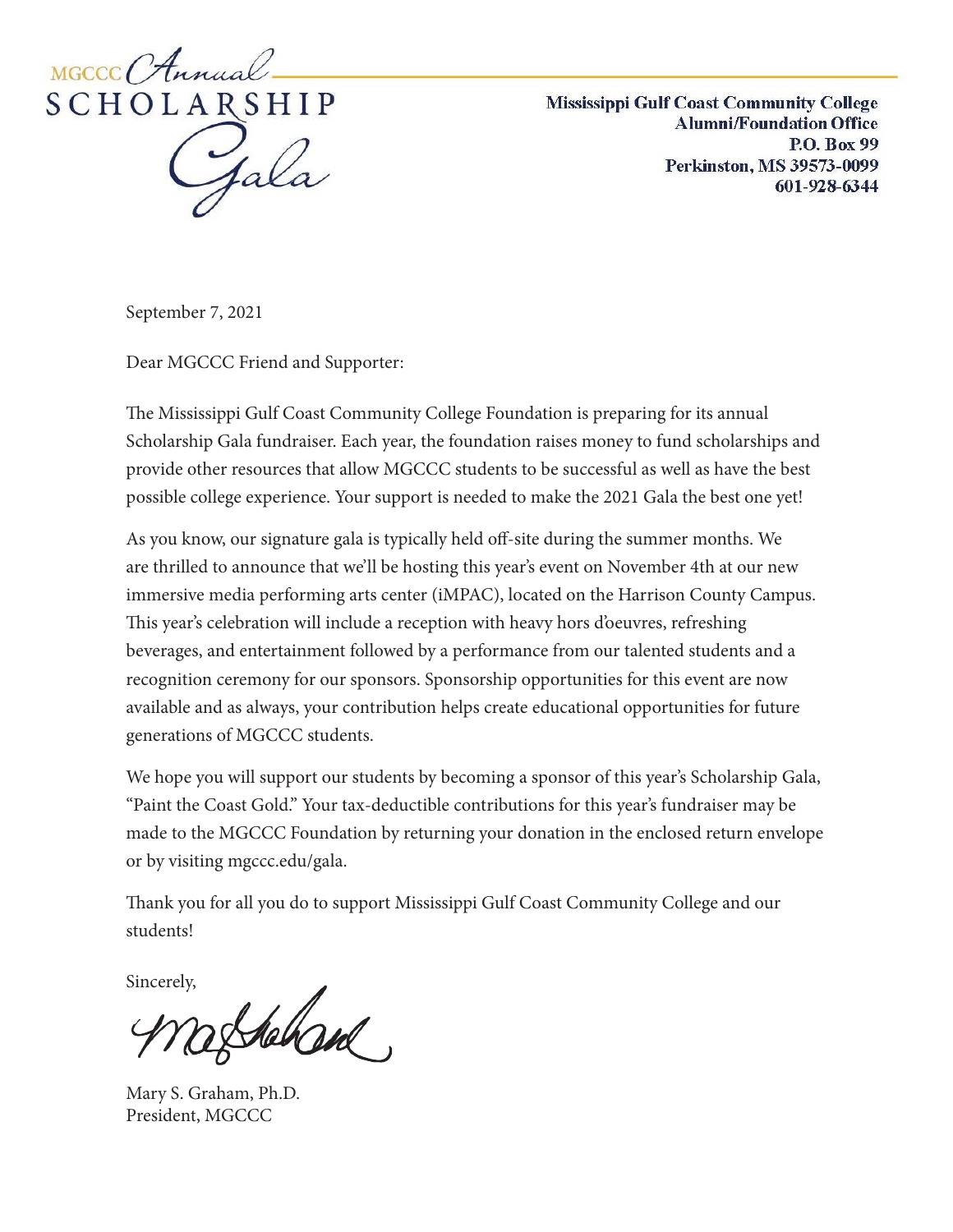

**Mississippi Gulf Coast Community College Alumni/Foundation Office P.O. Box 99 Perkinston, MS 39573-0099 601-928-6344**

## Sponsorship Information

| Company Name<br>(As it should appear in<br>recognition pieces) |                                                                                                                                                                                                                                                                                                                          |
|----------------------------------------------------------------|--------------------------------------------------------------------------------------------------------------------------------------------------------------------------------------------------------------------------------------------------------------------------------------------------------------------------|
| <b>Contact Name</b>                                            |                                                                                                                                                                                                                                                                                                                          |
| Address                                                        |                                                                                                                                                                                                                                                                                                                          |
| Telephone                                                      | E-Mail                                                                                                                                                                                                                                                                                                                   |
| Sponsorship Opportunities: (please check appropriate donation) |                                                                                                                                                                                                                                                                                                                          |
| President's Circle<br>\$50,000                                 | Pre-event: Logo recognition on website, digital marketing (to<br>include website and social media).                                                                                                                                                                                                                      |
|                                                                | During event: On-stage presentation, logo recognition on<br>signage, prominent recognition (with logo) in the Gala program<br>and in a looped video presentation, and up to 16 tickets for the<br>reception and VIP seating for the program.<br><b>Post-event:</b> Recognition in digital marketing (to include website, |
|                                                                | social media, and Alumni Newsletter). Special recognition in a<br>"Thank You" digital billboard (with logo).                                                                                                                                                                                                             |
|                                                                | Please indicate the number of tickets to reserve.                                                                                                                                                                                                                                                                        |
| Platinum<br>\$25,000                                           | <b>Pre-event:</b> Logo recognition on website, digital marketing (to<br>include website and social media).                                                                                                                                                                                                               |
|                                                                | <b>During event:</b> On-stage presentation, logo recognition on<br>signage, in the Gala program and in a looped video presentation,<br>and up to 12 tickets for the reception and VIP seating for the<br>program.                                                                                                        |
|                                                                | <b>Post-event:</b> Recognition in digital marketing (to include website,<br>social media, and Alumni Newsletter). Special recognition in a<br>"Thank You" digital billboard (with logo).                                                                                                                                 |
|                                                                | Please indicate the number of tickets to reserve.                                                                                                                                                                                                                                                                        |